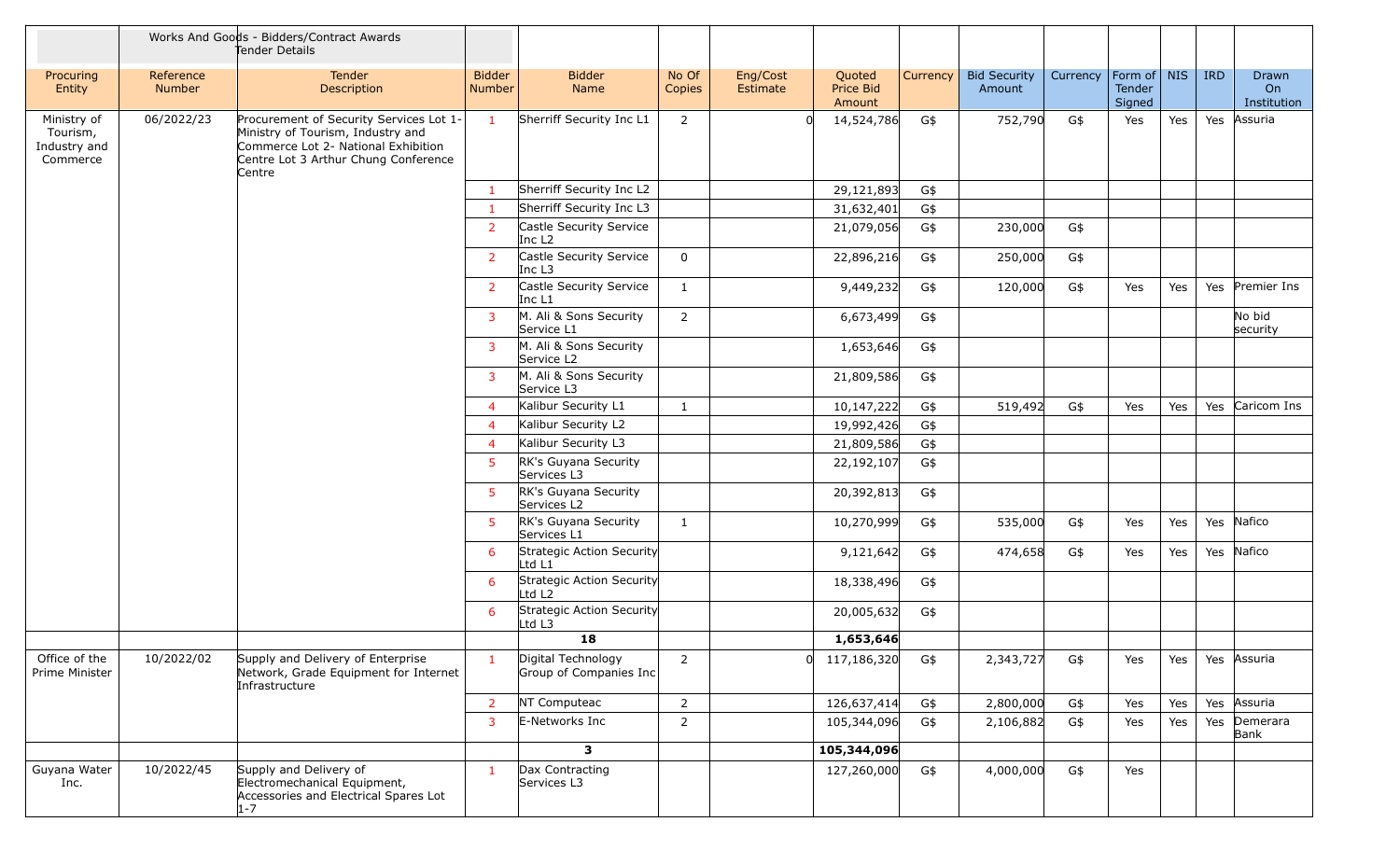|                                   |                            | Works And Goods - Bidders/Contract Awards<br>Tender Details |                                |                                          |                 |                      |                               |          |                               |          |                                          |     |            |                                                     |
|-----------------------------------|----------------------------|-------------------------------------------------------------|--------------------------------|------------------------------------------|-----------------|----------------------|-------------------------------|----------|-------------------------------|----------|------------------------------------------|-----|------------|-----------------------------------------------------|
| Procuring<br>Entity               | Reference<br><b>Number</b> | Tender<br>Description                                       | <b>Bidder</b><br><b>Number</b> | <b>Bidder</b><br>Name                    | No Of<br>Copies | Eng/Cost<br>Estimate | Quoted<br>Price Bid<br>Amount | Currency | <b>Bid Security</b><br>Amount | Currency | Form of   NIS<br><b>Tender</b><br>Signed |     | <b>IRD</b> | Drawn<br>O <sub>n</sub><br>Institution              |
|                                   | 10/2022/45                 |                                                             | $\mathbf{1}$                   | Dax Contracting<br>Services L7           |                 |                      | 84,800,000                    | G\$      | 1,400,000                     | G\$      |                                          |     |            |                                                     |
|                                   |                            |                                                             | $\mathbf{1}$                   | Dax Contracting<br>Services L4           |                 |                      | 30,350,000                    | G\$      | 1,000,000                     | G\$      |                                          |     |            |                                                     |
|                                   |                            |                                                             | $\mathbf{1}$                   | Dax Contracting<br>Services L1           | $\overline{2}$  | $\Omega$             | 62,430,000                    | G\$      | 1,200,000                     | G\$      | Yes                                      | Yes |            | Yes Caricom Ins                                     |
|                                   |                            |                                                             | $\mathbf{1}$                   | Dax Contracting<br>Services L5           |                 |                      | 67,800,000                    | G\$      | 1,400,000                     | G\$      |                                          |     |            |                                                     |
|                                   |                            |                                                             | $\mathbf{1}$                   | Dax Contracting<br>Services L2           |                 |                      | 15,200,000                    | G\$      | 400,000                       | G\$      |                                          |     |            |                                                     |
|                                   |                            |                                                             | $\overline{2}$                 | S. Jagmohan Const. &<br>Gen. Sup. Inc L3 |                 |                      | 26,472,423                    | G\$      | 350,000                       | G\$      |                                          |     |            |                                                     |
|                                   |                            |                                                             | $\overline{2}$                 | S. Jagmohan Const. &<br>Gen. Sup. Inc L2 |                 |                      | 11,469,600                    | G\$      | 150,000                       | G\$      |                                          |     |            |                                                     |
|                                   |                            |                                                             | $\overline{2}$                 | S. Jagmohan Const. &<br>Gen. Sup. Inc L1 | 1               |                      | 55,100,794                    | G\$      | 650,000                       | G\$      | Yes                                      | Yes |            | Yes Premier Ins                                     |
|                                   |                            |                                                             |                                | 9                                        |                 |                      | 11,469,600                    |          |                               |          |                                          |     |            |                                                     |
| Ministry of<br>Finance            | 11/2022/03                 | Procurement of IT Hardware                                  | $\mathbf{1}$                   | PBS Technologies<br>Guyana Inc           | 2               | $\Omega$             | 76,141,085                    | G\$      | 1,556,409                     | G\$      | Yes                                      | Yes |            | Yes Nafico                                          |
|                                   |                            |                                                             | $\overline{2}$                 | NT Computeac                             | $\mathbf{1}$    |                      | 47,330,334                    | G\$      | 990,000                       | G\$      | Yes                                      | Yes | Yes        | Assuria                                             |
|                                   |                            |                                                             | 3                              | Digitsl Technology<br>Group of Companies | $\overline{2}$  |                      | 95,377,100                    | G\$      | 1,987,542                     | G\$      | Yes                                      | Yes | Yes        | Assuria                                             |
|                                   |                            |                                                             | $\overline{4}$                 | Star Computers Ins                       | $\overline{2}$  |                      | 41,360,059                    | G\$      | 858,000                       | G\$      | Yes                                      | Yes | Yes        | Premier Ins                                         |
|                                   |                            |                                                             | 5                              | E-Network Inc                            | 1               |                      | 6,012,588                     | G\$      | 120,252                       | G\$      | Yes                                      | Yes |            | Yes Demerara<br>Bank                                |
|                                   |                            |                                                             | 6                              | Synetech Inc                             | $\overline{2}$  |                      | 43,924,000                    | G\$      | 900,000                       | G\$      | Yes                                      | Yes | Yes        | Premier Ins                                         |
|                                   |                            |                                                             |                                | 6                                        |                 |                      | 6,012,588                     |          |                               |          |                                          |     |            |                                                     |
| Guyana<br>Elections<br>Commission | 14/2022/11                 | Procurement of Janitorial Supplies                          | $\mathbf{1}$                   | Metro Office &<br>Computer Supplies      | $\overline{2}$  | O                    | 4,223,038                     | G\$      | 42,231                        | G\$      | Yes                                      | Yes | Yes        | Assuria                                             |
|                                   |                            |                                                             | $\overline{2}$                 | New GPC Inc                              | 2               |                      | 6,903,322                     | G\$      | 69,034                        | G\$      | Yes                                      | Yes |            | Yes Premier Ins                                     |
|                                   |                            |                                                             | 3                              | Kerry Jarvis                             | $\overline{2}$  |                      | 4,778,935                     | G\$      | 50,000                        | G\$      | Yes                                      | Yes |            | Yes Premier Ins                                     |
|                                   |                            |                                                             | $\boldsymbol{\Delta}$          | I&S Sankars imports &<br>distributors    | $\overline{2}$  |                      | 6,496,950                     | G\$      | 64,970                        | G\$      | Yes                                      | Yes | Yes        | Caricom Ins                                         |
|                                   |                            |                                                             |                                | General Distributors                     | 3               |                      | 9,149,436                     | G\$      | 600,000                       | G\$      | Yes                                      | Yes |            | Yes Caricom Ins                                     |
|                                   |                            |                                                             | 6                              | Congenial Supercentre                    | $\overline{2}$  |                      | 8,295,200                     | G\$      | 165,904                       | G\$      | Yes                                      | Yes | Yes        | Assuria                                             |
|                                   |                            |                                                             | $\overline{7}$                 | Samco Services                           | $\overline{2}$  |                      | 3,608,500                     | G\$      | 36,085                        | G\$      | Yes                                      | No  |            | Yes Letter<br>submitted<br>from NIS,<br>Premier Ins |
|                                   |                            |                                                             | 8                              | Twins Manufacturing<br>Chemists          | 0               |                      | 6,449,000                     | G\$      | 60,000                        | G\$      | Yes                                      | Yes |            | Yes Premier Ins                                     |
|                                   |                            |                                                             | 9                              | P. Ramroop & Sons                        | $\mathbf{1}$    |                      | 6,514,950                     | G\$      | 65,150                        | G\$      | Yes                                      | Yes |            | Yes Caricom Ins                                     |
|                                   |                            |                                                             | 10                             | Memorex Enterprise                       | $\overline{2}$  |                      | 6,263,850                     | G\$      | 63,500                        | G\$      | Yes                                      | Yes |            | Yes Assuria                                         |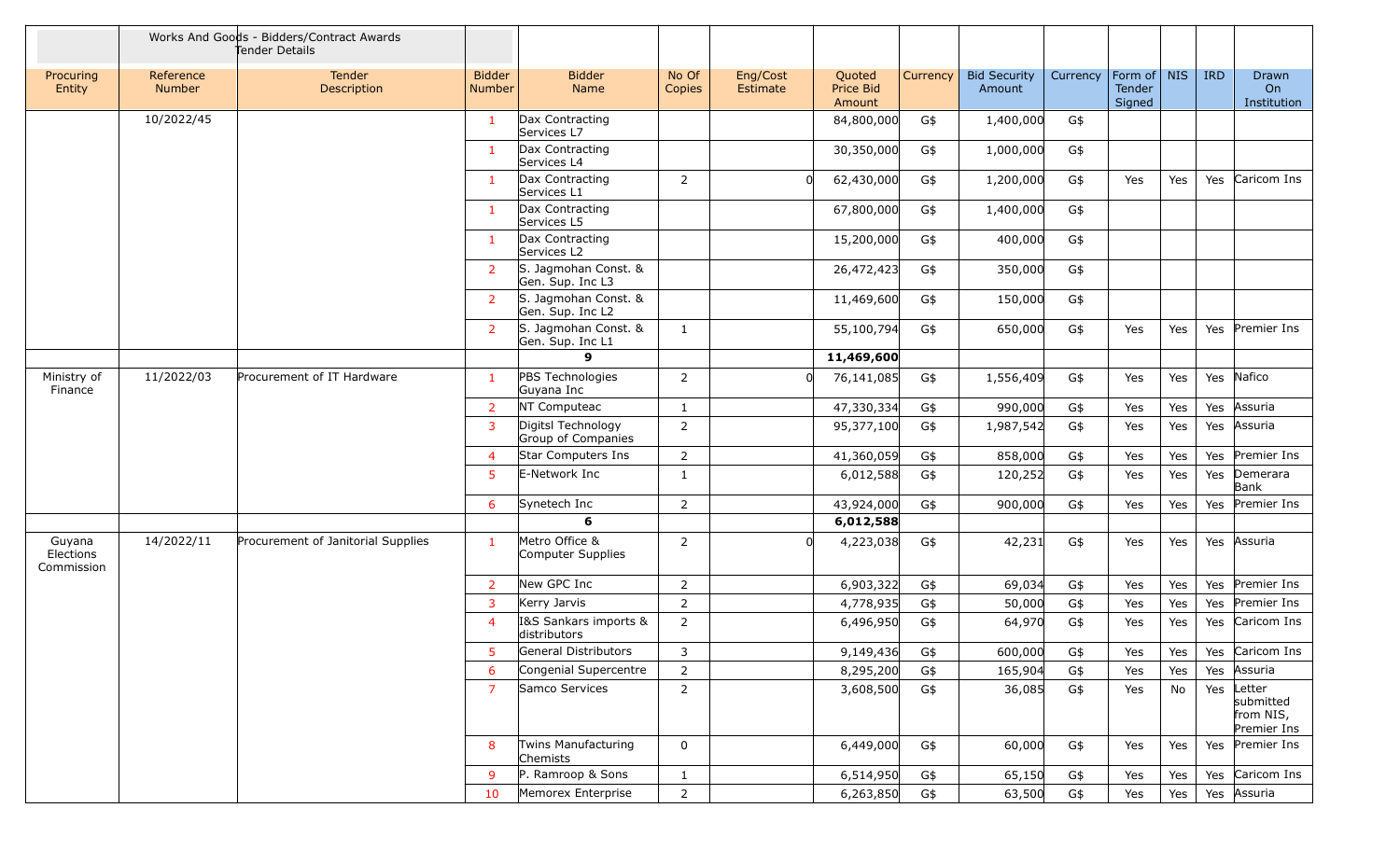|                                              |                            | Works And Goods - Bidders/Contract Awards<br>Tender Details                                                              |                                |                                                     |                 |                      |                               |             |                               |             |                                 |     |            |                                                  |
|----------------------------------------------|----------------------------|--------------------------------------------------------------------------------------------------------------------------|--------------------------------|-----------------------------------------------------|-----------------|----------------------|-------------------------------|-------------|-------------------------------|-------------|---------------------------------|-----|------------|--------------------------------------------------|
| Procuring<br>Entity                          | Reference<br><b>Number</b> | Tender<br>Description                                                                                                    | <b>Bidder</b><br><b>Number</b> | <b>Bidder</b><br>Name                               | No Of<br>Copies | Eng/Cost<br>Estimate | Quoted<br>Price Bid<br>Amount | Currency    | <b>Bid Security</b><br>Amount | Currency    | Form of NIS<br>Tender<br>Signed |     | <b>IRD</b> | <b>Drawn</b><br>On<br>Institution                |
|                                              | 14/2022/11                 |                                                                                                                          | 11                             | BAC Supplies &<br><b>Fumigation Services</b>        | 3               |                      | 11,905,000                    | G\$         | 119,050                       | G\$         | Yes                             | Yes | Yes        | Caricom Ins                                      |
|                                              |                            |                                                                                                                          | 12                             | Global Logistics Supplies<br>& Business Service Ins | $\mathbf{1}$    |                      | 6,628,906                     | G\$         |                               | G\$         | Yes                             | Yes | Yes        | No bid<br>Security<br>Submitted                  |
|                                              |                            |                                                                                                                          | 13                             | <b>HR Distributors</b>                              | $\overline{2}$  |                      | 9,715,660                     | G\$         | 120,000                       | G\$         | Yes                             | Yes | Yes        | Assuria                                          |
|                                              |                            |                                                                                                                          | 14                             | Loch Engineering                                    | $\overline{2}$  |                      | 5,103,250                     | G\$         | 61,239                        | G\$         | Yes                             | Yes | Yes        | Caricom Ins                                      |
|                                              |                            |                                                                                                                          |                                | 14                                                  |                 |                      | 3,608,500                     |             |                               |             |                                 |     |            |                                                  |
| Central Housing<br>& Planning<br>Authority   | 17/2022/03                 | Rehabilitation of Roof for the Ministry of<br>Finance Main Building                                                      |                                | <b>AYN Construction &amp;</b><br>General Services   | $\mathbf{1}$    | $\Omega$             | 12,960,416                    | G\$         |                               | $\mathbf 0$ | Yes                             | Yes | Yes        | <b>BSD</b><br>Completed &<br>Signed              |
|                                              |                            |                                                                                                                          | $\overline{2}$                 | Memorex Enterprise                                  | 1               |                      | 13,344,313                    | G\$         |                               |             | Yes                             | Yes | Yes        | <b>BSD</b><br>Completed &<br>Signed              |
|                                              |                            |                                                                                                                          | 3                              | <b>KV Contracting Services</b>                      | $\mathbf{1}$    |                      | 11,458,048                    | G\$         |                               |             | Yes                             | Yes | Yes        | <b>BSD</b><br>Completed &<br>Signed              |
|                                              |                            |                                                                                                                          | $\overline{4}$                 | Singh & Sons<br>Construction                        | 1               |                      | 10,253,936                    | G\$         |                               |             | Yes                             | Yes | Yes        | <b>BSD</b><br>Completed &<br>Signed              |
|                                              |                            |                                                                                                                          | 5 <sup>1</sup>                 | Anil lalsa Construction                             | $\mathbf{1}$    |                      | 10,845,512                    | G\$         |                               |             | Yes                             | Yes | Yes        | <b>BSD</b><br>Completed &<br>Signed              |
|                                              |                            |                                                                                                                          |                                | 5                                                   |                 |                      | 10,253,936                    |             |                               |             |                                 |     |            |                                                  |
| Transport and<br>Harbours<br>Department      | 20/2022/31                 | Docking and Rehabilitation of M.V<br>Sabanto                                                                             | $\mathbf{1}$                   | Dock Yard                                           | 1               | 148,661,488          | 156,671,785                   | $\mathbf 0$ | 2,000,000                     | G\$         | Yes                             | Yes | Yes        | Premier Ins                                      |
|                                              |                            |                                                                                                                          |                                | 1                                                   |                 |                      | 156,671,785                   |             |                               |             |                                 |     |            |                                                  |
|                                              | 21/2022/31                 | Docking and rehabilitation of M.V<br>Kanawan                                                                             | $\mathbf{1}$                   | Dock Yard                                           | $\mathbf 0$     | 106,433,760          | 124,134,846                   | G\$         | 1,500,000                     | G\$         | Yes                             | Yes | Yes        | Premier Ins                                      |
|                                              |                            |                                                                                                                          |                                | $\mathbf{1}$                                        |                 |                      | 124,134,846                   |             |                               |             |                                 |     |            |                                                  |
| Georgetown<br>Public Hospital<br>Corporation | 32/2022/46                 | Procurement of Works in order to<br>Rehabilitate the Walkway of the<br>Ambulatory Care and Diagnostic Centre<br>Building | -1                             | Turbo construction &<br>landscaping                 | 1               | 3,500,724            | 3,301,294                     | G\$         |                               | $\mathbf 0$ | Yes                             | Yes | Yes        | <b>BSD</b><br>completed &<br>signed              |
|                                              |                            |                                                                                                                          | 2                              | C&N Construction<br>Enterprise                      | $\mathbf{1}$    |                      | 4,799,626                     | G\$         |                               |             | Yes                             | Yes | Yes BSD    | completed &<br>signed                            |
|                                              |                            |                                                                                                                          | 3                              | Genesis General Const.<br>Ser.                      | $\mathbf{1}$    |                      | 3,263,150                     | G\$         |                               |             | Yes                             | Yes |            | Yes BSD<br>completed &<br>signed                 |
|                                              |                            |                                                                                                                          | $\overline{4}$                 | Office Pro Enterprise &<br>Contracting Ser.         | $\mathbf{1}$    |                      | 3,053,640                     | G\$         |                               |             | Yes                             | No  | Yes        | Letter from<br>NIS, BSD<br>completed &<br>signed |
|                                              |                            |                                                                                                                          |                                | 4                                                   |                 |                      | 3,053,640                     |             |                               |             |                                 |     |            |                                                  |
|                                              |                            |                                                                                                                          |                                |                                                     |                 |                      |                               |             |                               |             |                                 |     |            |                                                  |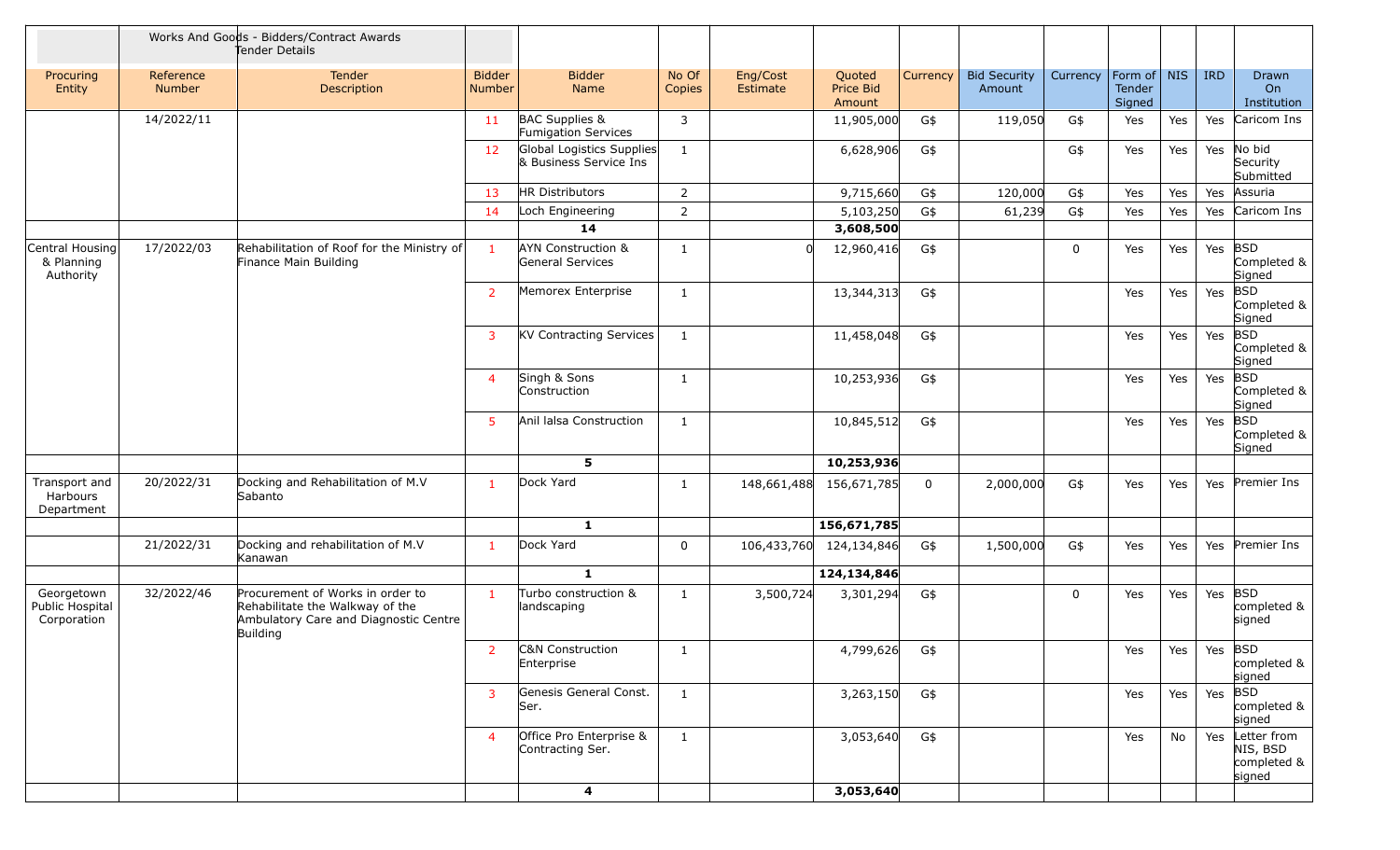|                            |                     | Works And Goods - Bidders/Contract Awards<br>Tender Details                          |                                |                                          |                 |                      |                               |          |                               |          |                                 |     |            |                                |
|----------------------------|---------------------|--------------------------------------------------------------------------------------|--------------------------------|------------------------------------------|-----------------|----------------------|-------------------------------|----------|-------------------------------|----------|---------------------------------|-----|------------|--------------------------------|
| Procuring<br>Entity        | Reference<br>Number | Tender<br>Description                                                                | <b>Bidder</b><br><b>Number</b> | <b>Bidder</b><br>Name                    | No Of<br>Copies | Eng/Cost<br>Estimate | Quoted<br>Price Bid<br>Amount | Currency | <b>Bid Security</b><br>Amount | Currency | Form of NIS<br>Tender<br>Signed |     | <b>IRD</b> | Drawn<br>On<br>Institution     |
|                            | 40/2022/46          | Procurement of Electrical Supplies and<br>Fittings                                   | $\mathbf{1}$                   | SPR Enterprise                           | $\overline{2}$  | $\Omega$             | 19,358,112                    | G\$      | 387,112                       | G\$      | Yes                             | Yes | Yes        | <b>GBTI</b>                    |
|                            |                     |                                                                                      | $\overline{2}$                 | Toolsie Persaud Ltd                      | $\overline{2}$  |                      | 20,932,764                    | G\$      | 420,000                       | G\$      | Yes                             | Yes | Yes        | Caricom Ins                    |
|                            |                     |                                                                                      | $\overline{3}$                 | Gafsons Industries Ltd                   | $\overline{2}$  |                      | 16,402,603                    | G\$      | 328,052                       | G\$      | Yes                             | Yes | Yes        | Republic<br><b>Bank Ltd</b>    |
|                            |                     |                                                                                      | $\overline{4}$                 | Tel's Engineering<br>Service             | $\overline{2}$  |                      | 17,429,680                    | G\$      | 450,000                       | G\$      | Yes                             | Yes | Yes        | Assuria                        |
|                            |                     |                                                                                      | 5                              | Prem's Electrical                        | $\mathbf{1}$    |                      | 16,353,180                    | G\$      | 332,878                       | G\$      | Yes                             | Yes | Yes        | Demerara<br>Bank               |
|                            |                     |                                                                                      |                                | 5                                        |                 |                      | 16,353,180                    |          |                               |          |                                 |     |            |                                |
| Ministry of<br>Agriculture | 45/2022/21          | Supply and Delivery of Forklifts for<br><b>GMC</b>                                   | $\mathbf{1}$                   | Guybiz Establishment                     | $\overline{2}$  |                      | 10,992,010                    | G\$      | 236,000                       | G\$      | Yes                             | Yes | Yes        | Assuria                        |
|                            |                     |                                                                                      | $\overline{2}$                 | Farm Supplies Ltd                        | 3               |                      | 12,882,000                    | G\$      | 236,000                       | G\$      | Yes                             | Yes | Yes        | Assuria                        |
|                            |                     |                                                                                      | $\overline{3}$                 | General Equipment<br>Guyana Ltd          | $\overline{2}$  |                      | 12,600,000                    | G\$      | 236,000                       | G\$      | Yes                             | Yes | Yes        | Assuria                        |
|                            |                     |                                                                                      | $\overline{4}$                 | Massy Motors Guyana<br>Ltd               | $\mathbf{1}$    |                      | 13,452,000                    | G\$      | 236,000                       | G\$      | Yes                             | Yes | Yes        | Republic<br>Bank               |
|                            |                     |                                                                                      | 5                              | IBIS Const. Equip. Sales<br>& Rental Inc | $\overline{2}$  |                      | 15,758,474                    | G\$      | 236,000                       | G\$      | Yes                             | Yes | Yes        | Diamond Ins                    |
|                            |                     |                                                                                      |                                | 5                                        |                 |                      | 10,992,010                    |          |                               |          |                                 |     |            |                                |
|                            | 46/2022/21          | Supply and Delivery of a<br>Agro-Processing Equipment Reg 2                          | $\mathbf{1}$                   | Meditron Inc                             | $\overline{2}$  |                      | 20,472,748                    | G\$      | 210,000                       | G\$      | Yes                             | Yes | Yes        | Diamond Ins                    |
|                            |                     |                                                                                      | $\overline{2}$                 | Guybiz Establishment                     | $\overline{2}$  |                      | 19,371,100                    | G\$      | 387,422                       | G\$      | Yes                             | Yes | Yes        | Assuria                        |
|                            |                     |                                                                                      |                                | $\overline{2}$                           |                 |                      | 19,371,100                    |          |                               |          |                                 |     |            |                                |
|                            | 47/2022/21          | Supply and Delivery of a<br>Agro-Processing Equipment for White<br>Water Creek Reg 1 | $\mathbf{1}$                   | Meditron Inc                             | $\overline{2}$  |                      | 19,846,772                    | G\$      | 210,000                       | G\$      | Yes                             | Yes | Yes        | Diamond Ins                    |
|                            |                     |                                                                                      | $\overline{2}$                 | Guybiz Establishment                     | $\overline{2}$  |                      | 15,803,100                    | G\$      | 316,060                       | G\$      | Yes                             | Yes | Yes        | Assuria                        |
|                            |                     |                                                                                      | $\overline{3}$                 | Webster's Engineering &<br>Consultancy   | $\mathbf{1}$    |                      | 13,583,500                    | G\$      | 210,000                       | G\$      | Yes                             | No  | Yes        | Assuria,<br>Letter from<br>NIS |
|                            |                     |                                                                                      |                                | $\overline{\mathbf{3}}$                  |                 |                      | 13,583,500                    |          |                               |          |                                 |     |            |                                |
|                            | 48/2022/21          | Supply, Delivery and Installation of a<br>Generator for GMC                          | $\mathbf{1}$                   | Gopie Ventro Company                     | $\mathbf{1}$    |                      | 7,500,000                     | G\$      | 200,000                       | G\$      | Yes                             | Yes | Yes        | Premier Ins                    |
|                            |                     |                                                                                      | $\overline{2}$                 | Farm Supplies Ltd                        | 3               |                      | 8,500,000                     | G\$      | 200,000                       | G\$      | Yes                             | Yes |            | Yes Assuria                    |
|                            |                     |                                                                                      | $\overline{3}$                 | General Marine<br>Company                | $\overline{2}$  |                      | 8,874,456                     | G\$      | 200,000                       | G\$      | Yes                             | Yes |            | Yes Premier Ins                |
|                            |                     |                                                                                      | $\overline{4}$                 | Cummings Electrical<br>Company           | $2^{\circ}$     |                      | 7,212,710                     | G\$      | 150,000                       | G\$      | Yes                             | Yes |            | Yes Nafico                     |
|                            |                     |                                                                                      | 5 <sup>1</sup>                 | General Equipment<br>Guyana Ltd          | $2^{\circ}$     |                      | 7,941,000                     | G\$      | 200,000                       | G\$      | Yes                             | Yes |            | Yes Assuria                    |
|                            |                     |                                                                                      | 6                              | Massy Motors Guyana<br>Inc               | $\mathbf{1}$    |                      | 9,140,000                     | G\$      | 200,000                       | G\$      | Yes                             | Yes |            | Yes Republic<br>Bank           |
|                            |                     |                                                                                      |                                | $6\phantom{1}$                           |                 |                      | 7,212,710                     |          |                               |          |                                 |     |            |                                |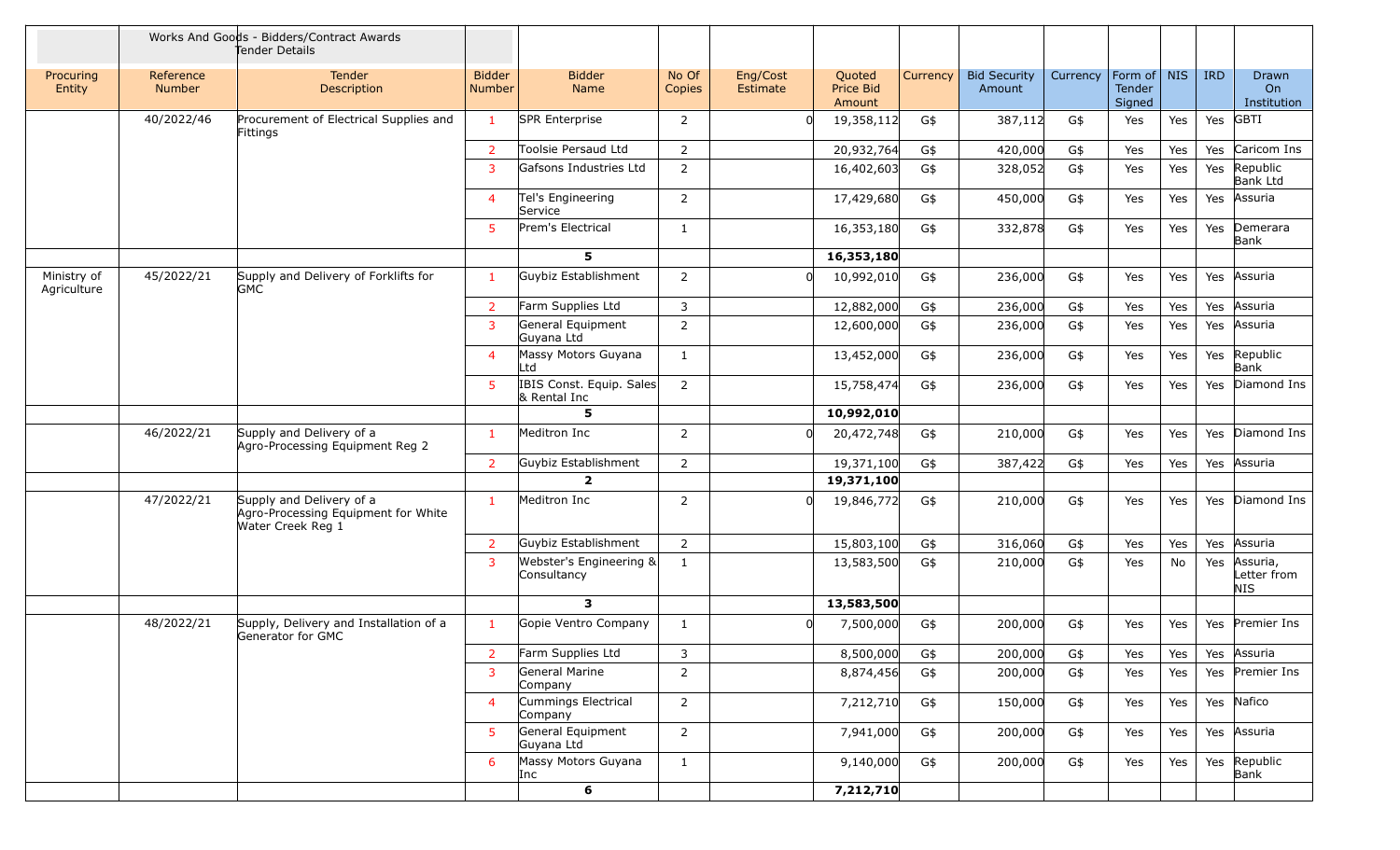|                                              |                            | Works And Goods - Bidders/Contract Awards<br>Tender Details                                  |                                |                                          |                 |                      |                               |             |                               |          |                                 |     |            |                                   |
|----------------------------------------------|----------------------------|----------------------------------------------------------------------------------------------|--------------------------------|------------------------------------------|-----------------|----------------------|-------------------------------|-------------|-------------------------------|----------|---------------------------------|-----|------------|-----------------------------------|
| Procuring<br>Entity                          | Reference<br><b>Number</b> | Tender<br>Description                                                                        | <b>Bidder</b><br><b>Number</b> | <b>Bidder</b><br>Name                    | No Of<br>Copies | Eng/Cost<br>Estimate | Quoted<br>Price Bid<br>Amount | Currency    | <b>Bid Security</b><br>Amount | Currency | Form of NIS<br>Tender<br>Signed |     | <b>IRD</b> | <b>Drawn</b><br>On<br>Institution |
|                                              | 49/2022/21                 | Supply and Delivery of a<br>Agro-Processing Equipment for Shulinab<br>Reg <sub>9</sub>       | $\mathbf{1}$                   | Guybiz Establishment                     | $\overline{2}$  | $\Omega$             | 2,118,900                     | G\$         | 423,780                       | G\$      | Yes                             | Yes | Yes        | Assuria                           |
|                                              |                            |                                                                                              | $\overline{2}$                 | Meditron Inc                             | $\overline{2}$  |                      | 22,749,021                    | G\$         | 25,000                        | G\$      | Yes                             | Yes | Yes        | Diamond Ins                       |
|                                              |                            |                                                                                              |                                | $\overline{2}$                           |                 |                      | 2,118,900                     |             |                               |          |                                 |     |            |                                   |
|                                              | 50/2022/21                 | Design, Supply and Installation of one<br>(1) Grass Legume Pelletizer                        | $\mathbf{1}$                   | Guybiz Establishment                     | 0               |                      | 7,988,000                     | G\$         | 159,760                       | G\$      | Yes                             | Yes | Yes        | Assuria                           |
|                                              |                            |                                                                                              | $\overline{2}$                 | Clever Solutiona Ltd<br>(T&T)            | $\overline{2}$  |                      | 48,524,280                    | G\$         | 1,204,875                     | G\$      | Yes                             | Yes | Yes        | Assuria                           |
|                                              |                            |                                                                                              | $\mathbf{3}$                   | Meditron Ins                             | $\overline{2}$  |                      | 25,984,257                    | G\$         | 714,567                       | G\$      | Yes                             | Yes | Yes        | Diamond Ins                       |
|                                              |                            |                                                                                              |                                | $\mathbf{3}$                             |                 |                      | 7,988,000                     |             |                               |          |                                 |     |            |                                   |
| Georgetown<br>Public Hospital<br>Corporation | 62/2022/46                 | Provision of Laboratory Testing Service                                                      | 1                              | Doctor Balwant Singh<br>Hospital Inc     | $\overline{2}$  | n                    | 39,492,960                    | G\$         | 789,859                       | G\$      | Yes                             | Yes | Yes        | Demerara<br>Bank<br>(Cheque)      |
|                                              |                            |                                                                                              | 2                              | Cares Worth Medical<br>Centre & Pharmacy | 1               |                      | 57,848,600                    | G\$         | 1,156,972                     | G\$      | Yes                             | Yes | Yes        | Assuria                           |
|                                              |                            |                                                                                              | 3                              | Eureka Medical<br>Laboratory Inc         | 3               |                      |                               |             | 3,158,376                     | G\$      | Yes                             | Yes | Yes        | FT page<br>signed not<br>com.,RBL |
|                                              |                            |                                                                                              | $\overline{4}$                 | <b>Woodlands Limited</b>                 | $\overline{2}$  |                      | 33,637,600                    | G\$         | 672,752                       | G\$      | Yes                             | Yes | Yes        | Demerara<br>Bank<br>(Cheque)      |
|                                              |                            |                                                                                              | 5                              | Sheriff Medical Centre                   | $\overline{2}$  |                      | 35,702,800                    | G\$         | 714,056                       | G\$      | Yes                             | Yes | Yes        | Assuria                           |
|                                              |                            |                                                                                              |                                | $5^{\circ}$                              |                 |                      |                               |             |                               |          |                                 |     |            |                                   |
| Ministry of<br>Agriculture                   | 67/2022/21                 | Provision and Installation of Equipment<br>at MMA/ADA Seed Processing Facility<br>Lots $1-3$ | $\mathbf{1}$                   | General Equipment<br>Guyana Ltd L2       | $\overline{2}$  | <sup>0</sup>         | 14,032,887                    | G\$         | 280,658                       | G\$      | Yes                             | Yes | Yes        | Assuria                           |
|                                              |                            |                                                                                              | $\overline{2}$                 | Meditron Inc L3                          |                 | 7,245,439            | 13,294,934                    | G\$         |                               |          |                                 |     |            |                                   |
|                                              |                            |                                                                                              | $\overline{2}$                 | Meditron Inc L2                          |                 | 9,000,000            | 4,794,011                     | G\$         |                               |          |                                 |     |            |                                   |
|                                              |                            |                                                                                              | $\overline{2}$                 | Meditron Inc L1                          | $\overline{2}$  | 8,000,000            | 4,528,269                     | G\$         | 600,000                       | G\$      | Yes                             | Yes | Yes        | Diamond Ins                       |
|                                              |                            |                                                                                              | 3                              | Cummings Electrical<br>Company L2        | $\overline{2}$  |                      | 8,884,600                     | G\$         | 200,000                       | G\$      | Yes                             | Yes | Yes        | Nafico                            |
|                                              |                            |                                                                                              | $\overline{4}$                 | Farm Supplies Ltd L2                     | 3               |                      | 8,550,000                     | G\$         | 171,000                       | G\$      | Yes                             | Yes | Yes        | Assuria                           |
|                                              |                            |                                                                                              | 5.                             | General Marine<br>Company L2             | $\overline{2}$  |                      | 12,197,938                    | G\$         | 243,959                       | G\$      | Yes                             | Yes |            | Yes Premier Ins                   |
|                                              |                            |                                                                                              | 6                              | Vas Global L2                            | $\overline{2}$  |                      | 11,665,000                    | G\$         | 240,000                       | G\$      | Yes                             | Yes | Yes        | Premier Ins                       |
|                                              |                            |                                                                                              | 7                              | IBIS Constr. Equip Sales<br>& Rental Inc | $\overline{2}$  |                      | 11,964,643                    | G\$         | 240,000                       | G\$      | Yes                             | Yes |            | Yes Diamond Ins                   |
|                                              |                            |                                                                                              |                                | $\mathbf{9}$                             |                 |                      | 4,528,269                     |             |                               |          |                                 |     |            |                                   |
|                                              | 68/2022/21                 | Rehabilitation of MMA/ADA Seed<br>Processing Facility                                        |                                | JS Engineering Services<br>& Supplies    | $\overline{2}$  | 25,254,561           | 0                             | $\mathbf 0$ | 450,000                       | G\$      | No                              | Yes | Yes        | FTP Not<br>Com/signed,<br>Assuria |
|                                              |                            |                                                                                              | $\overline{2}$                 | NK Engineering<br>Services               | $\overline{2}$  |                      | 47,157,625                    | G\$         | 943,153                       | G\$      | Yes                             | Yes | Yes        | Nafico                            |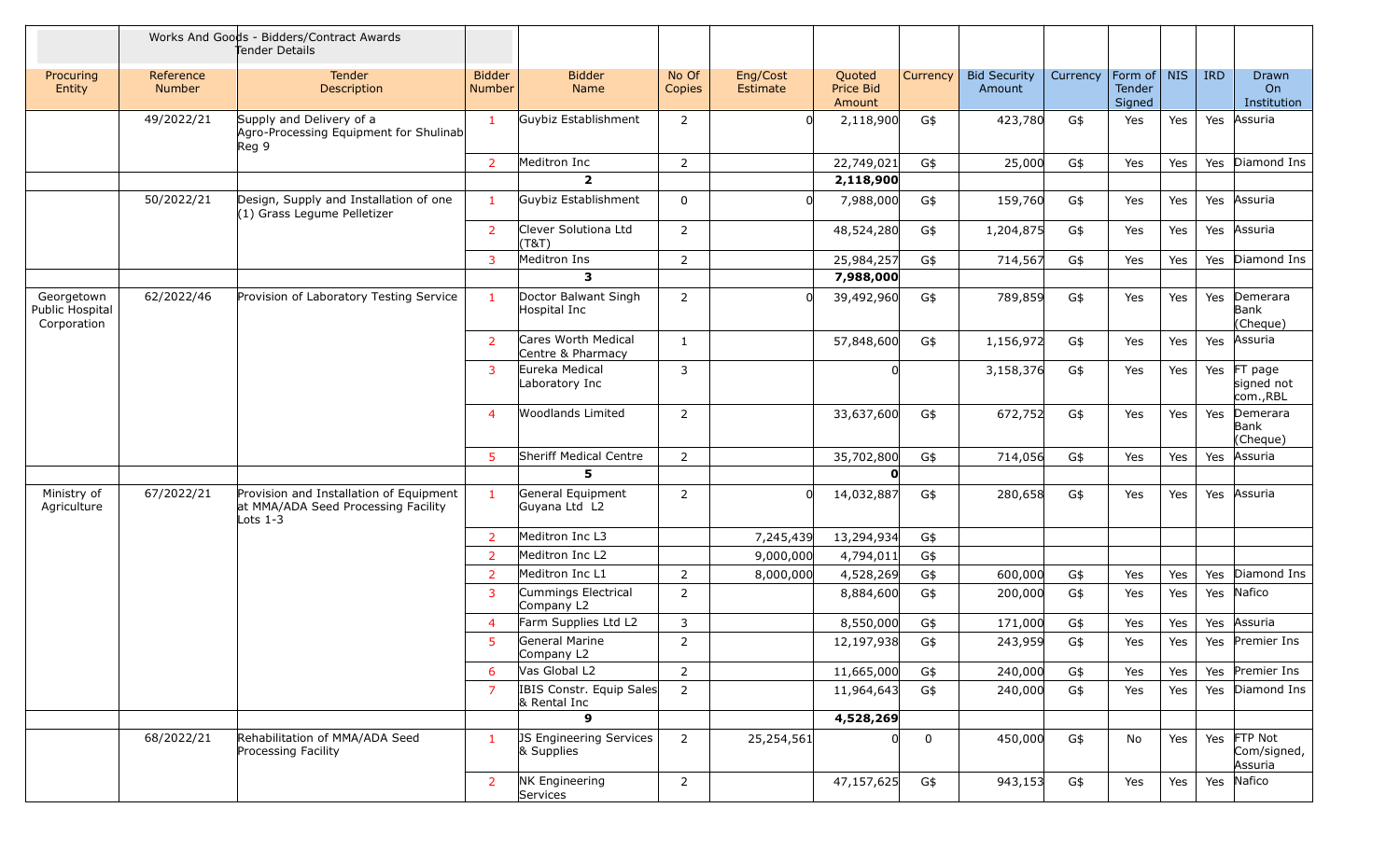|                                                         |                     | Works And Goods - Bidders/Contract Awards<br>Tender Details                                                                                               |                         |                                                        |                 |                      |                               |             |                               |          |                                   |     |                                        |                                        |
|---------------------------------------------------------|---------------------|-----------------------------------------------------------------------------------------------------------------------------------------------------------|-------------------------|--------------------------------------------------------|-----------------|----------------------|-------------------------------|-------------|-------------------------------|----------|-----------------------------------|-----|----------------------------------------|----------------------------------------|
| Procuring<br>Entity                                     | Reference<br>Number | Tender<br>Description                                                                                                                                     | <b>Bidder</b><br>Number | <b>Bidder</b><br>Name                                  | No Of<br>Copies | Eng/Cost<br>Estimate | Quoted<br>Price Bid<br>Amount | Currency    | <b>Bid Security</b><br>Amount | Currency | Form of   NIS<br>Tender<br>Signed |     | <b>IRD</b>                             | Drawn<br>On<br>Institution             |
|                                                         | 68/2022/21          |                                                                                                                                                           | $\mathbf{3}$            | DBL Group                                              | 2               |                      | 24,113,642                    | G\$         | 482,273                       | G\$      | Yes                               | Yes |                                        | Yes Nafico                             |
|                                                         |                     |                                                                                                                                                           |                         | $\overline{\mathbf{3}}$                                |                 |                      | O                             |             |                               |          |                                   |     |                                        |                                        |
| MOA-National<br>Drainage and<br>Irrigation<br>Authority | 73/2022/21          | Provision of Consultancy for the Design<br>Review and Supervision for the<br>Construction of Pump station at Canal<br>No 1. West coast Demerara Region No | $\blacksquare$          | SRKN'gineering &<br>Associates                         | $\overline{2}$  | U                    |                               | $\mathbf 0$ |                               | 0        | Yes                               | Yes | Yes                                    | Financial<br>Proposal<br>Submitted     |
|                                                         |                     |                                                                                                                                                           | $\overline{2}$          | RVS Structurial<br>Engineering                         | 1               |                      |                               |             |                               |          | Yes                               | Yes | Yes                                    | Financial<br>Proposal<br>Submitted     |
|                                                         |                     |                                                                                                                                                           | 3                       | Caribbean Engineering &<br>Management Consult.<br>Incc | 1               |                      | U                             |             |                               |          | Yes                               | No  | No                                     | Financial<br>Proposal<br>Submitted     |
|                                                         |                     |                                                                                                                                                           | $\overline{4}$          | Engineering &<br>Agriculturltural<br>Consultants Inc   | $\mathbf{1}$    |                      | U                             |             |                               |          | Yes                               | Yes | Yes                                    | Financial<br>Proposal<br>Submitted     |
|                                                         |                     |                                                                                                                                                           | 5                       | Innovative Engineering<br>Consult. Ser.                | $\overline{2}$  |                      | U                             |             |                               |          | Yes                               | Yes | Yes                                    | Financial<br>Proposal<br>Submitted     |
|                                                         |                     |                                                                                                                                                           | 6                       | CB & Associates                                        | $\overline{2}$  |                      | 0                             |             |                               |          | Yes                               | Yes |                                        | Yes Financial<br>Proposal<br>Submitted |
|                                                         |                     |                                                                                                                                                           | $\overline{7}$          | <b>GR Engineering</b>                                  | $\mathbf{1}$    |                      | O                             |             |                               |          | Yes                               | Yes | Yes                                    | Financial<br>Proposal<br>Submitted     |
|                                                         |                     |                                                                                                                                                           |                         | $\overline{z}$                                         |                 |                      | $\mathbf{0}$                  |             |                               |          |                                   |     |                                        |                                        |
|                                                         | 74/2022/21          | Provision of Consultancy for the Design<br>Review and Supervision Services for the<br>Construction of Pump Station at Charity<br>region No 2              | $\mathbf{1}$            | E&A Consultants Ltd                                    | $\overline{2}$  | $\Omega$             | U                             | $\mathbf 0$ |                               | 0        | Yes                               | Yes | Yes                                    | Financial<br>Proposal<br>Submitted     |
|                                                         |                     |                                                                                                                                                           | $\overline{2}$          | CB & Associates                                        | $\overline{2}$  |                      | 0                             |             |                               |          | Yes                               | Yes | Yes                                    | Financial<br>Proposal<br>Submitted     |
|                                                         |                     |                                                                                                                                                           | 3                       | Innovative Engineering<br>Consult. Ser.                | $\overline{2}$  |                      | 0                             |             |                               |          | Yes                               | Yes | Yes                                    | Financial<br>Proposal<br>Submitted     |
|                                                         |                     |                                                                                                                                                           |                         | $\overline{\mathbf{3}}$                                |                 |                      | 0                             |             |                               |          |                                   |     |                                        |                                        |
| 75/2022/21                                              |                     | Provision of Consultancy for the Design<br>Review and Supervision Services for the<br>Construction of Pump Station at A-Line<br>Sluice                    | $\mathbf{1}$            | Innovative Engineering<br>Consultancy Ser.             | $\overline{2}$  |                      |                               | $\mathbf 0$ |                               | 0        | Yes                               | Yes |                                        | Yes Financial<br>Proposal<br>Submitted |
|                                                         |                     | $\overline{2}$                                                                                                                                            | E&A Consultants Ltd     | $\overline{2}$                                         |                 |                      |                               |             |                               | Yes      | Yes                               |     | Yes Financial<br>Proposal<br>Submitted |                                        |
|                                                         |                     |                                                                                                                                                           | 3                       | CB & Associates Inc                                    | $\overline{2}$  |                      |                               |             |                               |          | Yes                               | Yes |                                        | Yes Financial<br>Proposal<br>Submitted |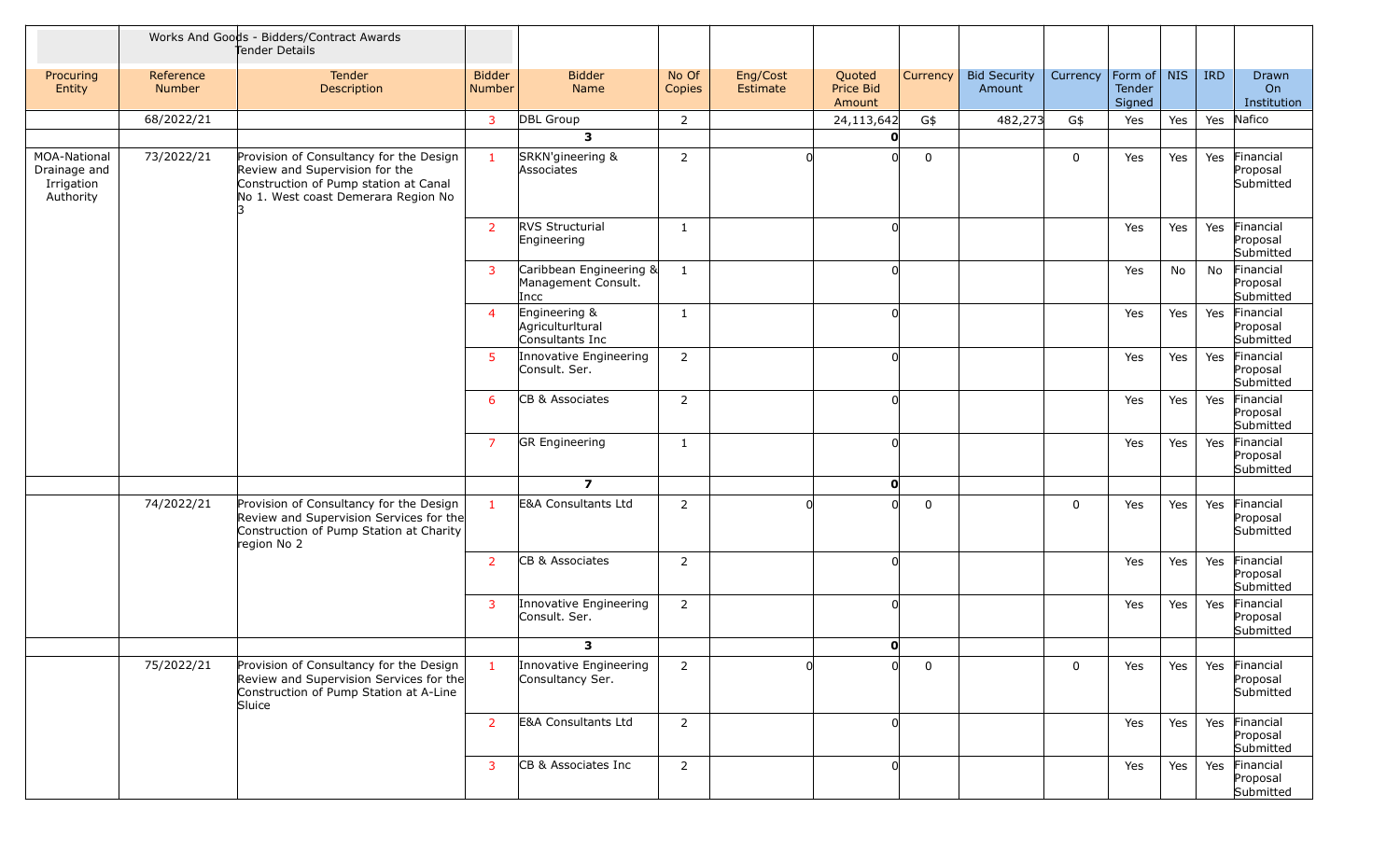|                                                                |                     | Works And Goods - Bidders/Contract Awards<br>Tender Details   |                                |                                                      |                 |                      |                               |          |                               |          |                                 |     |                                                             |
|----------------------------------------------------------------|---------------------|---------------------------------------------------------------|--------------------------------|------------------------------------------------------|-----------------|----------------------|-------------------------------|----------|-------------------------------|----------|---------------------------------|-----|-------------------------------------------------------------|
| Procuring<br>Entity                                            | Reference<br>Number | Tender<br>Description                                         | <b>Bidder</b><br><b>Number</b> | <b>Bidder</b><br>Name                                | No Of<br>Copies | Eng/Cost<br>Estimate | Quoted<br>Price Bid<br>Amount | Currency | <b>Bid Security</b><br>Amount | Currency | Form of NIS<br>Tender<br>Signed |     | <b>IRD</b><br><b>Drawn</b><br>O <sub>n</sub><br>Institution |
|                                                                | 75/2022/21          |                                                               | $\overline{4}$                 | SRKN'gineering &<br>Associates Ltd                   | 2               |                      |                               |          |                               |          | Yes                             | Yes | Yes<br>Financial<br>Proposal<br>Submitted                   |
|                                                                |                     |                                                               | 5 <sup>1</sup>                 | RVS Structurial<br>Engineering                       | $\mathbf{1}$    |                      |                               |          |                               |          | Yes                             | Yes | Financial<br>Yes<br>Proposal<br>Submitted                   |
|                                                                |                     |                                                               | 6                              | Caribbean Engineering &<br>management Consult<br>Inc | $\overline{2}$  |                      | <sup>0</sup>                  |          |                               |          | Yes                             | Yes | Financial<br>Yes<br>Proposal<br>Submitted                   |
|                                                                |                     |                                                               | $\overline{7}$                 | <b>GR</b> Engineering<br>Company                     | $\mathbf{1}$    |                      | <sup>n</sup>                  |          |                               |          | Yes                             | Yes | Financial<br>Yes<br>Proposal<br>Submitted                   |
|                                                                |                     |                                                               |                                | $\overline{7}$                                       |                 |                      | O                             |          |                               |          |                                 |     |                                                             |
| National<br>Agricultural<br>Research<br>Extension<br>Institute | 87/2022/21          | Supply and Delivery of Four (4) Green<br>Houses for NARIE     | $\mathbf{1}$                   | Mobile Construction<br>Company                       | $\overline{2}$  |                      | 8,208,000                     | G\$      | 164,180                       | G\$      | Yes                             | Yes | Yes Caricom Ins                                             |
|                                                                |                     |                                                               | $\overline{2}$                 | Agrosol                                              | $\mathbf{1}$    |                      | 9,400,000                     | G\$      | 252,000                       | G\$      | Yes                             | Yes | Premier Ins<br>Yes                                          |
|                                                                |                     |                                                               | $\overline{3}$                 | Modern Agri                                          | 2               |                      | 4,472,000                     | G\$      | 90,000                        | G\$      | Yes                             | No  | Republic<br>Yes<br>Bank<br>(Cheque),<br>Letter from<br>NIS  |
|                                                                |                     |                                                               | $\overline{4}$                 | Agro Star                                            | $\overline{2}$  |                      | 9,600,000                     | G\$      | 192,000                       | G\$      | Yes                             | Yes | Assuria<br>Yes                                              |
|                                                                |                     |                                                               |                                | $\overline{4}$                                       |                 |                      | 4,472,000                     |          |                               |          |                                 |     |                                                             |
|                                                                | 88/2022/21          | Supply and Delivery of Fifteen (15)<br>Tunnel House for NARIE | $\mathbf{1}$                   | Agro Star                                            | $\overline{2}$  | $\Omega$             | 42,000,000                    | G\$      | 840,000                       | G\$      | Yes                             | Yes | Assuria,<br>Yes<br>Letter from<br>NIS                       |
|                                                                |                     |                                                               | $\overline{2}$                 | Agro Sol                                             | $\mathbf{1}$    |                      | 35,250,000                    | G\$      | 870,000                       | G\$      | Yes                             | No  | Premier Ins,<br>Yes<br>Letter from<br>NIS                   |
|                                                                |                     |                                                               | $\overline{3}$                 | Modern Agri                                          | $\overline{2}$  |                      | 25,500,000                    | G\$      | 510,000                       | G\$      | Yes                             | Yes | Republic<br>Yes<br>Bank<br>(Cheque)                         |
|                                                                |                     |                                                               |                                | $\mathbf{3}$                                         |                 |                      | 25,500,000                    |          |                               |          |                                 |     |                                                             |
|                                                                |                     |                                                               |                                |                                                      |                 |                      |                               |          |                               |          |                                 |     |                                                             |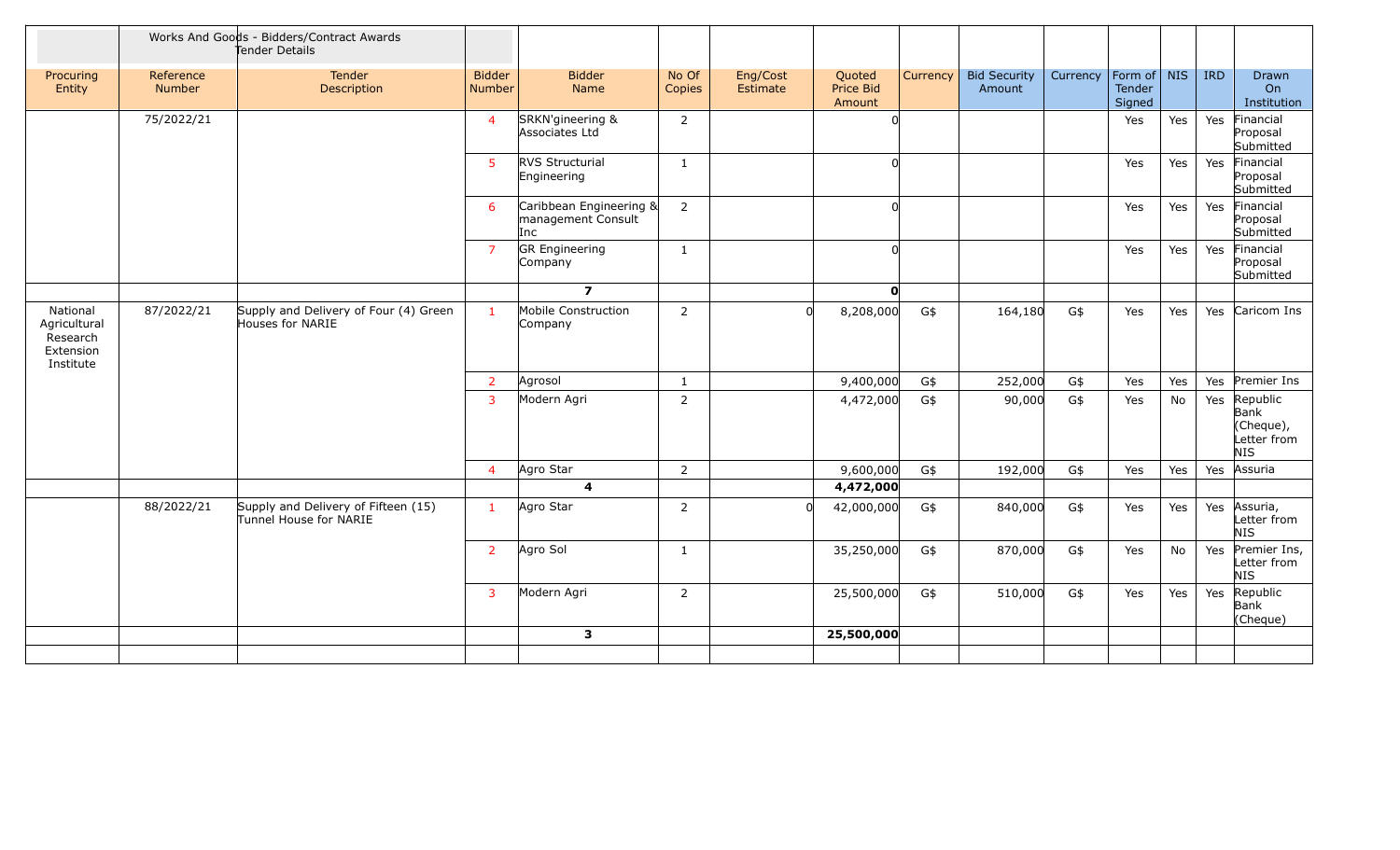|                                                         |                     | Works And Goods - Bidders/Contract Awards<br>Tender Details                                    |                         |                                           |                 |                      |                               |          |                               |          |                                 |     |            |                                               |
|---------------------------------------------------------|---------------------|------------------------------------------------------------------------------------------------|-------------------------|-------------------------------------------|-----------------|----------------------|-------------------------------|----------|-------------------------------|----------|---------------------------------|-----|------------|-----------------------------------------------|
| Procuring<br>Entity                                     | Reference<br>Number | <b>Tender</b><br>Description                                                                   | <b>Bidder</b><br>Number | <b>Bidder</b><br>Name                     | No Of<br>Copies | Eng/Cost<br>Estimate | Quoted<br>Price Bid<br>Amount | Currency | <b>Bid Security</b><br>Amount | Currency | Form of NIS<br>Tender<br>Signed |     | <b>IRD</b> | <b>Drawn</b><br>On<br>Institution             |
| Ministry of<br>Public Works                             | 19/2022/31          | Acquisition of Buoys with Accessories<br>(Waini, Essequbio, Demerara and<br>Berbice)           | $\mathbf{1}$            | Dax Contracting<br>Services               | $\overline{2}$  |                      | 96,940,000                    | G\$      | 2,000,000                     | G\$      | Yes                             | Yes | Yes        | Caricom                                       |
|                                                         |                     |                                                                                                | $\overline{2}$          | Ability Inspired Int'l                    | $\overline{2}$  |                      | 312,600,306                   | G\$      |                               |          | Yes                             | Yes | Yes        | No Bid Sec.<br>Seen                           |
|                                                         |                     |                                                                                                | 3                       | Dock Yard                                 | $\overline{2}$  |                      | 129,399,052                   | G\$      | 2,587,981                     | G\$      | Yes                             | Yes | Yes        | Premier Ins                                   |
|                                                         |                     |                                                                                                | 4                       | Fernandes Energy Inc                      | $\overline{2}$  |                      | 81,705,524                    | G\$      | 1,433,982                     | G\$      | Yes                             | No  | Yes        | RBL (Cheque)                                  |
|                                                         |                     |                                                                                                |                         |                                           |                 |                      | 81,705,524                    |          |                               |          |                                 |     |            |                                               |
| MOA-National<br>Drainage and<br>Irrigation<br>Authority | 76/2022/21          | Lot 2: Construction of Trestle at<br>Naburity, Karasabai                                       | 1                       | RL Timbers & Const Inc                    | $\overline{2}$  | 13,551,184           | 16,203,750                    | G\$      | 360,000                       | G\$      | Yes                             | No  | Yes        | GBTI, Letter<br>from NIS                      |
|                                                         |                     |                                                                                                | $\overline{2}$          | R. Kissoon Contracting<br>Ser.            | $\overline{2}$  |                      | 17,790,000                    | G\$      | 355,800                       | G\$      | Yes                             | Yes |            | Yes GTM                                       |
|                                                         |                     |                                                                                                | 3                       | MVR Construction                          | $\overline{2}$  |                      | 13,146,023                    | G\$      | 262,920                       | G\$      | Yes                             | Yes | Yes        | Assuria                                       |
|                                                         |                     |                                                                                                |                         | 3                                         |                 |                      | 13,146,023                    |          |                               |          |                                 |     |            |                                               |
|                                                         | 77/2022/21          | Construction of Trestle at Mountain<br>Foot/Yawong Region 8                                    | $\mathbf{1}$            | R.Kissoon Consultancy<br>Service          | $\overline{2}$  | 17,788,232           | 17,790,000                    | G\$      | 355,800                       | G\$      | Yes                             | Yes |            | Yes GTM                                       |
|                                                         |                     |                                                                                                |                         | $\mathbf{1}$                              |                 |                      | 17,790,000                    |          |                               |          |                                 |     |            |                                               |
|                                                         | 78/2022/21          | Lot 1: Supply of Irrigation Pipes for<br>Naburity karasabai Region 9                           | 1.                      | R. Kissoon Consultancy<br>Service         | $\overline{2}$  |                      | 7,789,000                     | G\$      | 156,000                       | G\$      | Yes                             | Yes |            | Yes GTM                                       |
|                                                         |                     |                                                                                                | 2 <sup>1</sup>          | <b>MVR Construction</b>                   | $\overline{2}$  |                      | 8,861,360                     | G\$      | 177,227                       | G\$      | Yes                             | Yes | Yes        | Assuria                                       |
|                                                         |                     |                                                                                                |                         | $\overline{2}$                            |                 |                      | 7,789,000                     |          |                               |          |                                 |     |            |                                               |
|                                                         | 79/2022/21          | Rehabilitation of Drainage Culvert in<br>Diamond, East Bank Demerara                           | 1                       | Arjune Const. Inc                         | $\overline{2}$  |                      | 20,038,220                    | G\$      | 400,764                       | G\$      | Yes                             | Yes | Yes        | Assuria                                       |
|                                                         |                     |                                                                                                | $\overline{2}$          | ACE Construction Ser. &<br>Investment Inc | $\overline{2}$  |                      | 31,276,700                    | G\$      | 780,000                       | G\$      | Yes                             | Yes | Yes        | FTP page<br>Com. not<br>signed<br>Premier Ins |
|                                                         |                     |                                                                                                | 3                       | MP Investment                             | $\overline{2}$  |                      | 17,200,540                    | G\$      | 344,010                       | G\$      | Yes                             | Yes | Yes        | Premier Ins                                   |
|                                                         |                     |                                                                                                | 4                       | M. Sukhai Contracting<br>Ser.             | $\overline{2}$  |                      | 18,543,080                    | G\$      | 400,000                       | G\$      | Yes                             | Yes | Yes        | Assuria                                       |
|                                                         |                     |                                                                                                | 5.                      | <b>STP Investments</b>                    | $\overline{2}$  |                      | 18,550,540                    | G\$      | 371,011                       | G\$      | Yes                             | Yes | Yes        | Caricom                                       |
|                                                         |                     |                                                                                                | 6                       | J&A Lumberyard &<br>Contracting Ser.      | $\overline{2}$  |                      | 13,758,450                    | G\$      | 275,169                       | G\$      | Yes                             | Yes | Yes        | Assuria                                       |
|                                                         |                     |                                                                                                | $\overline{7}$          | RN Construction                           | $\overline{2}$  |                      | 20,702,500                    | G\$      | 414,050                       | G\$      | Yes                             | Yes | Yes        | Caricom                                       |
|                                                         |                     |                                                                                                | 8                       | VR Construction Inc                       | $\overline{2}$  |                      | 13,332,080                    | G\$      | 266,642                       | G\$      | Yes                             | Yes | Yes        | Caricom                                       |
|                                                         |                     |                                                                                                | 9                       | Caribbean Const.<br>Consult. & Int'l Sup. | $\overline{2}$  |                      | 24,426,605                    | G\$      | 477,533                       | G\$      | Yes                             | Yes | Yes        | Assuria                                       |
|                                                         |                     |                                                                                                |                         | 9                                         |                 |                      | 13,332,080                    |          |                               |          |                                 |     |            |                                               |
|                                                         | 80/2022/21          | Construction of Mahaicony Creek Right<br>Bank Farm to market Road, Mahaicony<br>Creek- Phase 2 | $\mathbf{1}$            | STP Investments Inc                       | $\overline{2}$  | 291,768,000          | 355,566,200                   | G\$      | 7,111,324                     | G\$      | Yes                             | Yes |            | Yes Caricom                                   |
|                                                         |                     |                                                                                                | 2 <sup>7</sup>          | Faizal Ali contracting                    | $\overline{2}$  |                      | 226,605,000                   | G\$      | 3,399,075                     | G\$      | Yes                             | Yes |            | Yes Premier Ins                               |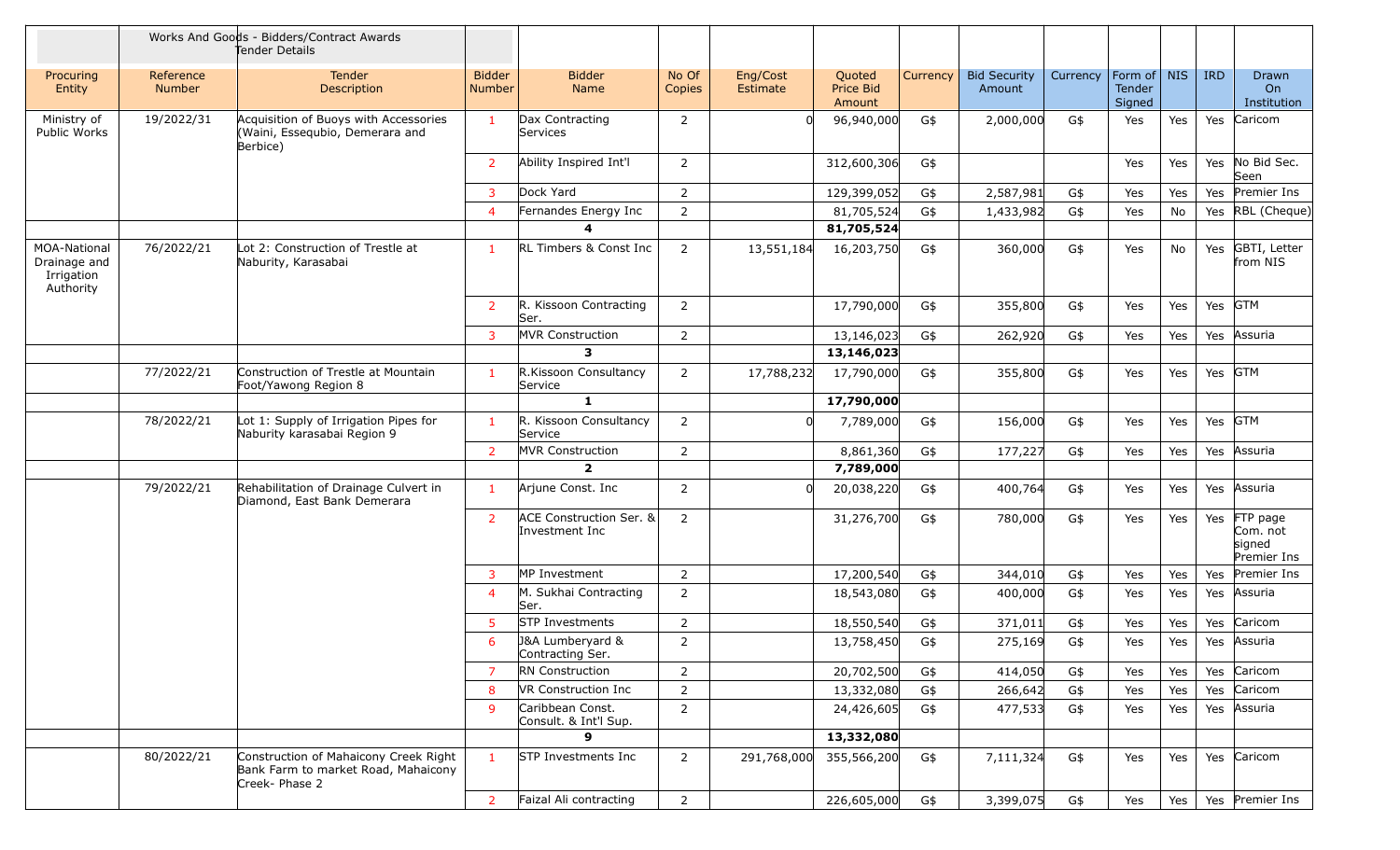|                     |                     | Works And Goods - Bidders/Contract Awards<br>Tender Details                                                          |                                |                                         |                 |                      |                               |          |                               |          |                                 |     |            |                                |
|---------------------|---------------------|----------------------------------------------------------------------------------------------------------------------|--------------------------------|-----------------------------------------|-----------------|----------------------|-------------------------------|----------|-------------------------------|----------|---------------------------------|-----|------------|--------------------------------|
| Procuring<br>Entity | Reference<br>Number | Tender<br>Description                                                                                                | <b>Bidder</b><br><b>Number</b> | <b>Bidder</b><br>Name                   | No Of<br>Copies | Eng/Cost<br>Estimate | Quoted<br>Price Bid<br>Amount | Currency | <b>Bid Security</b><br>Amount | Currency | Form of NIS<br>Tender<br>Signed |     | <b>IRD</b> | Drawn<br>On<br>Institution     |
|                     | 80/2022/21          |                                                                                                                      | $\mathbf{3}$                   | Well Built Const Ser                    | $\overline{2}$  |                      | 307,155,890                   | G\$      | 4,607,338                     | G\$      | Yes                             | Yes | Yes        | Caricom Ins                    |
|                     |                     |                                                                                                                      | $\overline{4}$                 | H. Nauth & Sons Civil<br>Eng            | $\overline{2}$  |                      | 283,601,950                   | G\$      | 4,500,000                     | G\$      | Yes                             | Yes |            | Yes Nafico                     |
|                     |                     |                                                                                                                      | -5                             | Shereaz Bacchus<br>General Construction | $\overline{2}$  |                      | 299,927,870                   | G\$      | 4,500,000                     | G\$      | Yes                             | Yes |            | Yes Nafico                     |
|                     |                     |                                                                                                                      | 6                              | VR Construction Inc                     | $\overline{2}$  |                      | 276,308,700                   | G\$      | 4,144,631                     | G\$      | Yes                             | Yes | Yes        | Caricom                        |
|                     |                     |                                                                                                                      | 7                              | AJM Enterprise                          | $\overline{2}$  |                      | 388,949,400                   | G\$      | 5,839,241                     | G\$      | Yes                             | Yes | Yes        | Nafico                         |
|                     |                     |                                                                                                                      | 8                              | N&S Gen. Eng. &<br>Contracting Supplies | $\mathbf{1}$    |                      | 368,679,350                   | G\$      | 5,530,190                     | G\$      | Yes                             | Yes |            | Yes Caricom Ins                |
|                     |                     |                                                                                                                      |                                | 8                                       |                 |                      | 226,605,000                   |          |                               |          |                                 |     |            |                                |
|                     | 81/2022/21          | Construction of NDIA Office and Living<br>Quarters                                                                   | -1                             | Advanced Engineering                    | $\overline{2}$  | $\Omega$             | 67,714,970                    | G\$      | 1,354,299                     | G\$      | Yes                             | Yes |            | Yes Premier Ins                |
|                     |                     |                                                                                                                      | $\overline{2}$                 | O&O Gen. Contrac. Ser                   | $\overline{2}$  |                      | 49,542,500                    | G\$      | 201,600                       | G\$      | Yes                             | Yes |            | Yes Caricom                    |
|                     |                     |                                                                                                                      | 3                              | Emerald's Gen. Const. &<br>Distributors | $\mathbf{1}$    |                      | 68,098,080                    | G\$      | 1,361,962                     | G\$      | Yes                             | Yes |            | Yes Caricom                    |
|                     |                     |                                                                                                                      | $\overline{4}$                 | Caribbeab Const.<br>Consul. & Int'l Sup | $\overline{2}$  |                      | 61,569,080                    | G\$      | 1,231,382                     | G\$      | Yes                             | Yes | Yes        | Assuria                        |
|                     |                     |                                                                                                                      | 5                              | Eron Lall Civil<br>Engineering Works    | $\overline{2}$  |                      | 65,567,750                    | G\$      | 1,400,000                     | G\$      | Yes                             | Yes | Yes        | Assuria                        |
|                     |                     |                                                                                                                      | 6                              | Suruj Prakash<br>Contracting Services   | $\overline{2}$  |                      | 53,126,100                    | G\$      | 1,062,522                     | G\$      | Yes                             | Yes |            | Yes Nafico                     |
|                     |                     |                                                                                                                      | $\overline{7}$                 | Modern Const. &<br>Trucking Services    | $\overline{2}$  |                      | 65,083,970                    | G\$      | 1,205,986                     | G\$      | Yes                             | Yes |            | Yes Assuria                    |
|                     |                     |                                                                                                                      | 8                              | JPM's Gen. Const. &<br>Eng. Ser.        | $\overline{2}$  |                      | 55,529,506                    | G\$      | 1,120,000                     | G\$      | Yes                             | Yes |            | Yes Diamond                    |
|                     |                     |                                                                                                                      | 9                              | JK Enterprise Inc                       | 3               |                      | 52,975,510                    | G\$      | 1,100,000                     | G\$      | Yes                             | Yes |            | Yes Nafico(Copy)               |
|                     |                     |                                                                                                                      | 10                             | Quality Deliverer                       | $\overline{2}$  |                      | 54,577,340                    | G\$      | 1,091,547                     | G\$      | Yes                             | Yes |            | Yes Premier Ins                |
|                     |                     |                                                                                                                      | 11                             | R. Kissoon Contracting<br>lSer.         | $\overline{2}$  |                      | 73,082,100                    | G\$      | 1,465,000                     | G\$      | Yes                             | Yes |            | Yes GTM                        |
|                     |                     |                                                                                                                      | 12                             | Vishal Contracting Co.                  | $\overline{2}$  |                      | 67,506,250                    | G\$      | 1,350,125                     | G\$      | Yes                             | Yes | Yes        | Assuria                        |
|                     |                     |                                                                                                                      | 13                             | S&K Const. Consul. Ser.<br>& Gen. Sup.  | $\overline{2}$  |                      | 62,946,280                    | G\$      | 1,258,926                     | G\$      | Yes                             | Yes |            | Yes Caricom                    |
|                     |                     |                                                                                                                      | 14                             | Singh & Son. Const                      | $\overline{2}$  | 57,691,410           | 53,500,000                    | G\$      | 1,086,000                     | G\$      | Yes                             | Yes |            | Yes Assuria                    |
|                     |                     |                                                                                                                      |                                | 14                                      |                 |                      | 49,542,500                    |          |                               |          |                                 |     |            |                                |
|                     | 82/2022/21          | Construction of Irrigation Structure and<br>Rehabilitation of Flood Embankment<br>Kartberaad/Mara, East bank Berbice | $\mathbf{1}$                   | Professional Eng. &<br>Const. Ser.      | $\overline{2}$  | <sup>n</sup>         | 21,560,270                    | G\$      | 431,205                       | G\$      | Yes                             | Yes |            | Yes Caricom                    |
|                     |                     |                                                                                                                      | $\overline{2}$                 | Kascon Engineering<br>Ser.              | $\overline{2}$  |                      | 29,576,310                    | G\$      | 643,000                       | G\$      | Yes                             | Yes |            | Yes Assuria                    |
|                     |                     |                                                                                                                      | 3                              | D. Persaud Contracting<br>Ser.          | $2^{\circ}$     |                      |                               | G\$      |                               |          | No                              | Yes |            | Yes FTP not com.<br>nor signed |
|                     |                     |                                                                                                                      | $\overline{4}$                 | N&S Gen. Eng. & Contr.<br>Ser.          | $\overline{2}$  |                      | 16,276,720                    | G\$      | 325,534                       | G\$      | Yes                             | Yes |            | Yes CARICOM                    |